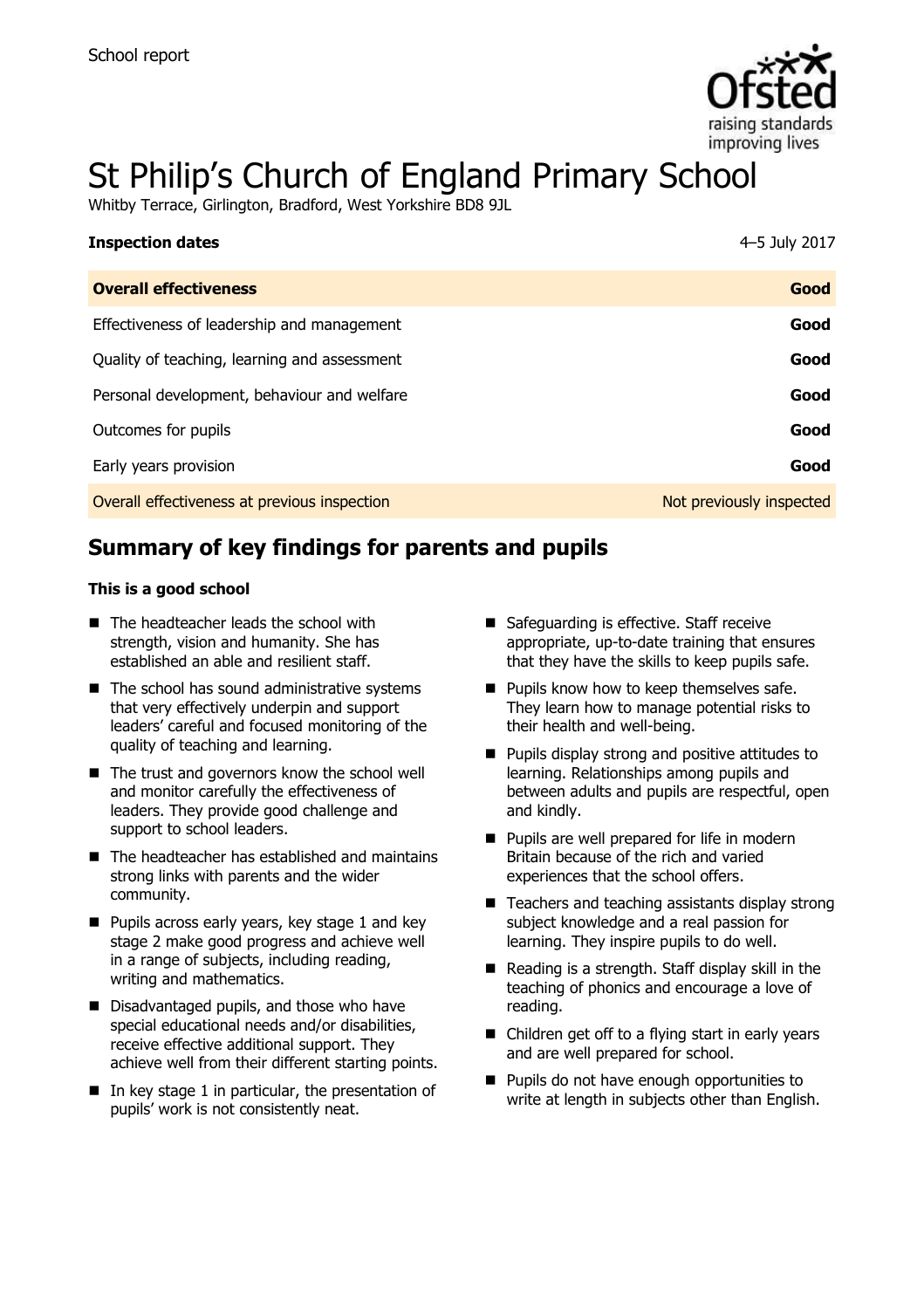

# **Full report**

### **What does the school need to do to improve further?**

- Further improve the quality of teaching, learning and assessment by ensuring that:
	- pupils have more opportunities to develop and deepen their writing skills across the whole curriculum by writing at greater length in a range of styles to suit different purposes and audiences
	- all staff have consistently high expectations of pupils' presentation of their work
	- all staff further focus their questioning skills to develop and deepen pupils' thinking so that they take every opportunity to challenge pupils, especially the most able.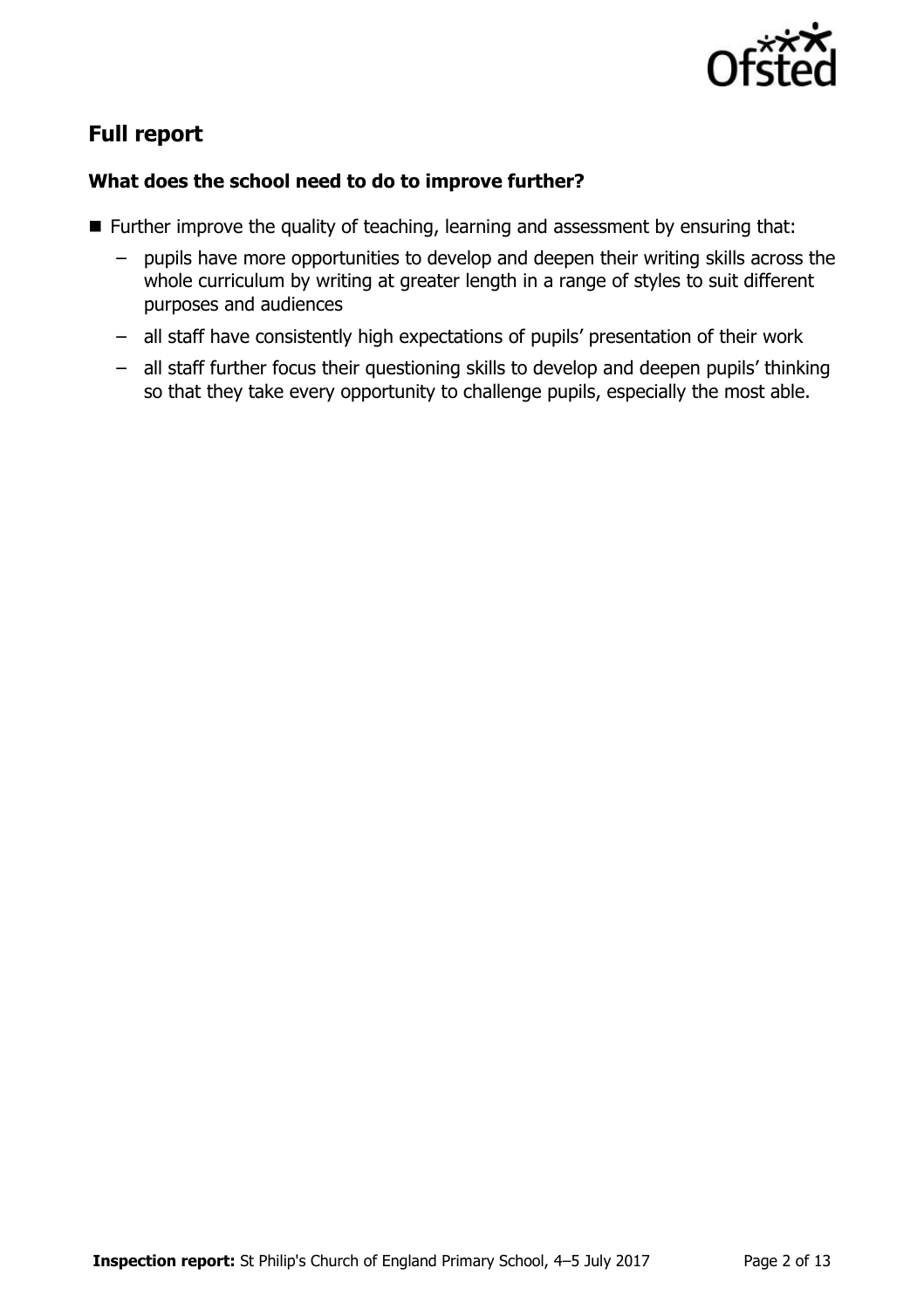

# **Inspection judgements**

#### **Effectiveness of leadership and management Good**

- The headteacher leads the school with strength, vision and humanity. She is dedicated to ensuring that all pupils make the progress that they should whatever their circumstances and starting points. A culture of high expectations, teamwork and kindness suffuses the school.
- The headteacher has worked effectively to develop a strong and resilient leadership team in order to ensure continued success for the school. There is now an effective team in place, with close links to the governing body and trust, that is growing in confidence and experience.
- The strong leadership of the school is underpinned by efficient and effective administrative systems, which all staff implement meticulously. These systems are robust and help to ensure that leaders and staff are free to pursue excellence in teaching and learning.
- Leaders monitor the quality of teaching and its impact on pupils' learning carefully and regularly. This monitoring is used to identify barriers to learning and pupils' well-being and to establish where additional resource is needed. The impact of the resource is then carefully measured so that it can be further improved.
- The headteacher, working with governors and the trust, has established effective and robust systems for monitoring the performance of all staff. These performance management processes are rooted in the school's overall planning for improvement and successfully link effectiveness in the classroom with staff training and financial reward.
- The headteacher works effectively to ensure that, both through curricular and extracurricular activities, all pupils experience a rich and appropriate diet that nurtures and develops their spiritual, moral, social and cultural awareness. As a result, pupils are well prepared for life in modern Britain.
- Leaders have established detailed and mutually respectful relations with parents and the wider community. Parents are very pleased with the service that the school gives them and their children. They particularly welcome the openness and clarity of communications and the physical, daily presence of the headteacher and her team at the gates of the school.
- Additional funding is used to good effect to support pupils who have special educational needs and/or disabilities. The recently appointed leader for the work with this group of pupils has established clear systems and communications both with other professionals and with parents. She engages effectively with staff at the school to ensure that support for these pupils is carefully targeted. The classroom support for those pupils who have special educational needs and/or disabilities is increasingly effective and they make good progress from their starting points.
- The curriculum is suitably broad and balanced. Pupils find some subjects particularly motivating. For example, pupils are particularly proud of the display work that stemmed from a recent history project. However, leaders recognise the need to develop writing across the curriculum, so that pupils have more opportunities to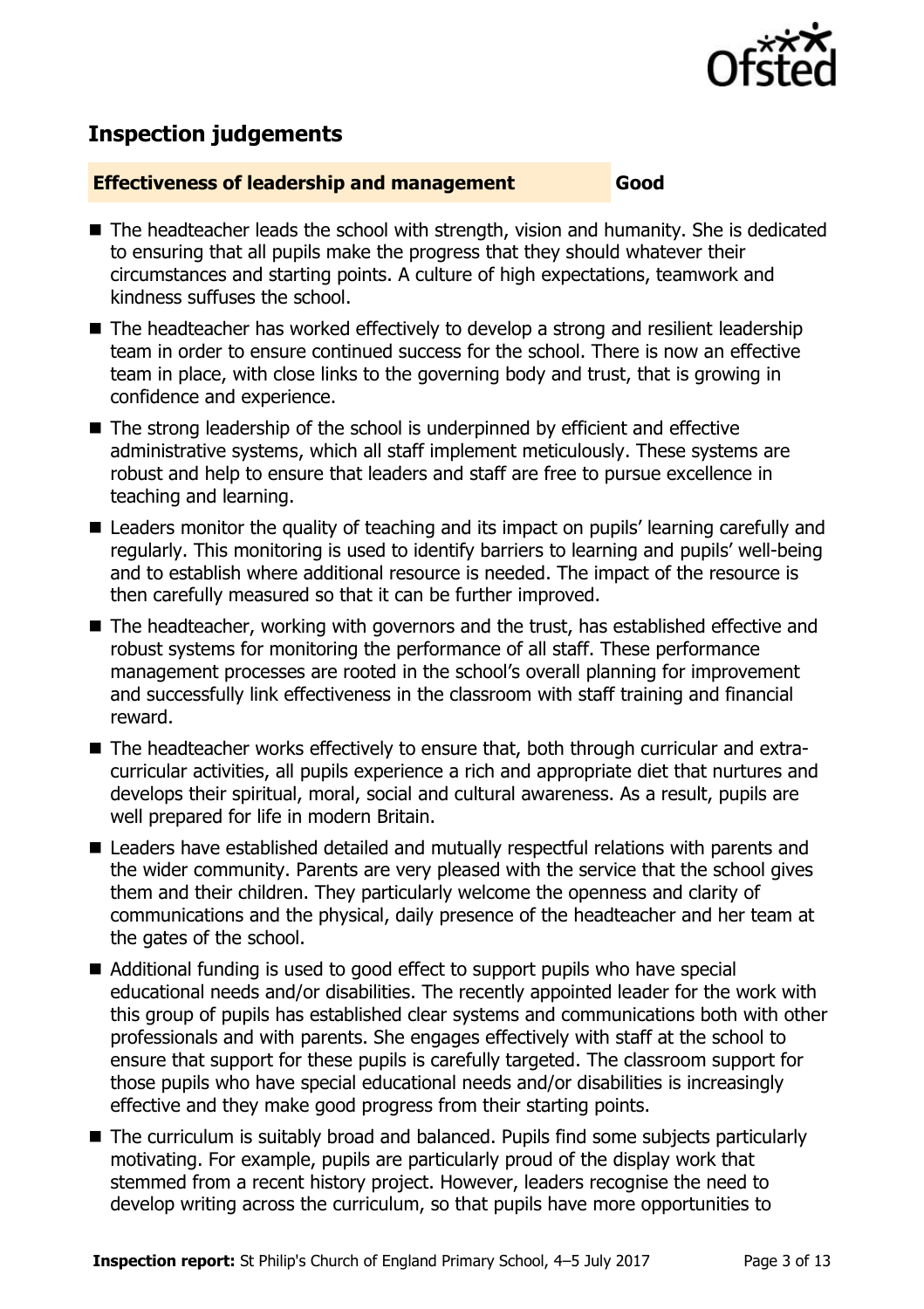

develop and deepen their writing skills across the whole curriculum through writing at greater length in a range of styles to suit different purposes and audiences.

- Leaders use the pupil premium funding effectively. Assessment information is used well to identify disadvantaged pupils' individual needs. Appropriate additional support is put in place to ensure that these pupils catch up quickly with their peers.
- $\blacksquare$  The sports premium funding is spent well so that more pupils are participating in physical activities. Leaders ensure that funding provides additional training for staff to teach sports more effectively. A wide range of extra-curricular clubs and additional resources provide good opportunities for pupils to be active at lunchtimes.
- The diocese, through the Bradford Diocesan Academies Trust, provides effective support. The trust has proved particularly effective in supporting the governing body so that it is better able to evaluate leaders' work and support further improvements to the school. As a result, governance has strengthened and leadership has improved.

#### **Governance of the school**

- $\blacksquare$  The governing body and trust know the school well. Governors know what is working successfully and what could be better. They bring effective challenge and support to school leaders. Their incisive actions, particularly in recruiting and supporting strong leaders, have contributed positively to the school's rapid improvement.
- The trust provides high-quality assistance to leaders. It has assisted the headteacher and deputy headteacher in evaluating accurately the quality of teaching and learning. As a result, leaders' action plans have been prioritised well, and training and development for staff have been appropriately targeted.
- Governors oversee the financial management of the school appropriately. For example, they guarantee that the pupil premium grant and additional sports funding are spent well. Consequently, governors meet their financial obligations.

#### **Safeguarding**

- The arrangements for safeguarding are effective.
- Staff and governors ensure that there is a very strong culture of safeguarding at the school. The school's ethos puts the highest value on care and respect. The headteacher, working with governors and the trust, ensures that staff undertake regular and appropriate training, which covers all aspects of safeguarding.
- Rigorous checks are made of staff and volunteers before they are allowed to work alongside pupils. The single central record meets statutory requirements.
- There is a comprehensive system in place for staff to record concerns that they have regarding pupils' safety and welfare. The well-trained safeguarding leaders are well known to pupils and staff. They ensure that any families or pupils who require support from outside agencies receive this promptly. Leaders keep safeguarding records meticulously.
- Leaders have developed strong and effective relationships with a wide range of external agencies as well as with parents, to ensure that pupils are kept safe and their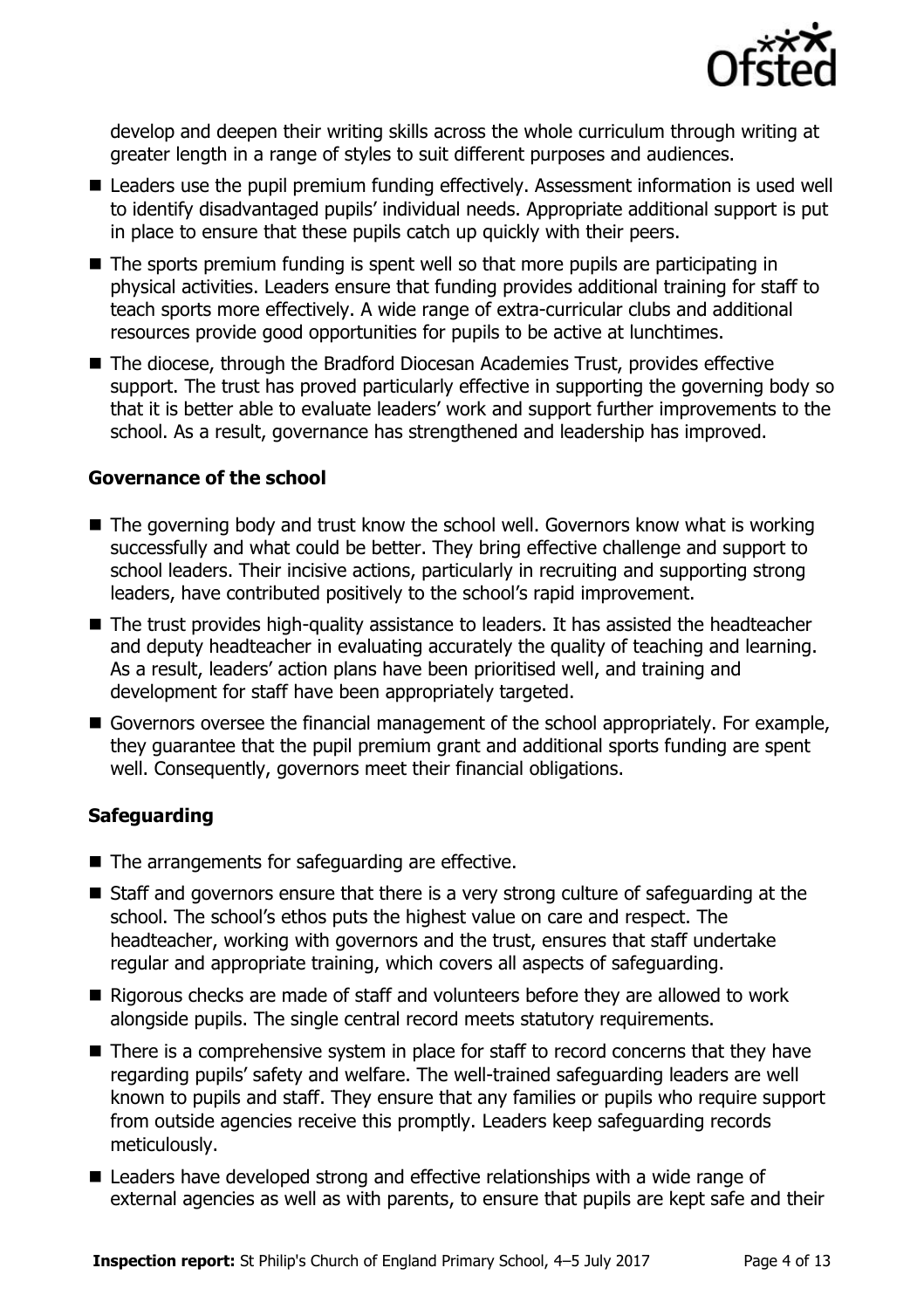

welfare needs are met promptly.

#### **Quality of teaching, learning and assessment Good**

- The quality of teaching, learning and assessment has improved consistently as a result of leaders' actions and is now good.
- Teachers and teaching assistants display strong subject knowledge and, in many cases, a real passion for learning in their subject area. They plan learning carefully and they know their pupils well. Teachers use their knowledge of what pupils know and can do to ensure that work is well adapted to pupils' varying needs and abilities.
- **Pupils do well when staff expectations are high and they are set work that challenges** them. In a Year 6 class, for example, a group of most-able pupils delighted in being told that they were successfully completing work in mathematics that they could be doing in secondary school. They rose successfully to the challenge, taking real pride and pleasure in their work.
- Teaching assistants are generally well deployed and skilful. They are ambitious and tenacious. They want pupils to do well. For example, a teaching assistant persisted in her support of a pupil who was finding an aspect of work with triangles difficult. She skilfully used a range of strategies to help the pupil to find the answer for himself. The pupil showed genuine pleasure as he worked it out.
- Relationships between staff and pupils are good and rooted in mutual respect. Pupils know that staff work hard for them and they respond, on the whole, with high levels of engagement and effort.
- **From Nursery and Reception onwards, classroom routines are well established across** the school. Attitudes to learning are good. Pupils, generally, do not wait to be told what to do if they finish a task, but know where to go or what to do next. This is because monitoring by alert staff, focused and effective 'learning walls' and other displays in classrooms all help pupils to move on or prompt them when they are 'stuck'.
- The whole-school policy for teacher's feedback to pupils is effective. Each week pupils have feedback sessions with their teacher, either individually or as part of a small group, to discuss their work, progress and next steps. This valuable part of the school's practice is having a positive impact on pupils' progress and attitudes to learning. It helps to ensure that all pupils, including the most able, are making sure and rapid progress and teachers can act swiftly and effectively if progress falters.
- Senior and subject leaders support teachers in their monitoring of pupils' progress. Teachers meet regularly with senior staff to discuss their pupils' progress and to identify any barriers to their learning. This includes those pupils who have special educational needs and/or disabilities and the most able pupils.
- The teaching of reading is a strength of the school. Staff display skill in the teaching of phonics and address misconceptions promptly. As a result, pupils develop confidence and pleasure in reading. The recently introduced whole-school approach to reading gives more opportunities for pupils to read and discuss their reading during school time and at home. Pupils told inspectors that they welcome this emphasis on reading, commenting that they particularly enjoy their weekly sessions in the school's well-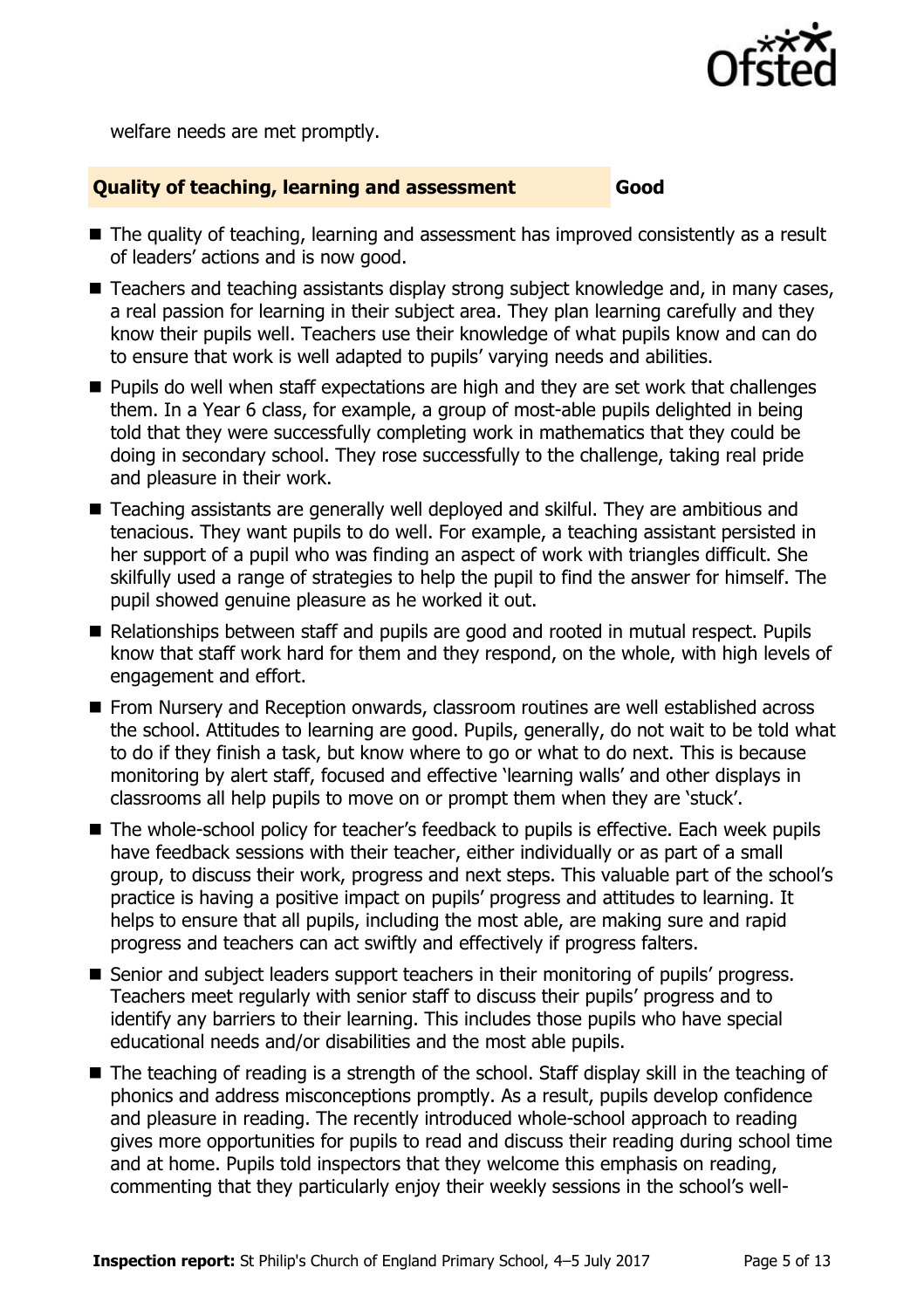

stocked library.

- While most staff are skilled in their use of questioning to develop and deepen pupils' thinking, sometimes their questions do not focus on the 'why' and 'how', but rather on the more mundane 'what'. As a result, opportunities are missed to challenge pupils' ideas and thinking. This is particularly the case for the most able pupils.
- **Pupils do not have sufficient opportunities to write at length in subjects other than** English, although these are increasing. In addition, and particularly in key stage 1, teachers' expectations about the presentation of work are not consistent.

#### **Personal development, behaviour and welfare Good**

#### **Personal development and welfare**

- The school's work to promote pupils' personal development is good.
- **Pupils like their school and talk confidently and excitedly about it. They enjoy learning** and the activities they experience both in and out of the classroom. They are thoughtful about each other and about their responsibility to ensure that others are happy.
- **Pupils are alert to the needs of others, whether they are in school or part of the wider** community. They take care of each other and are quick to support anyone who looks lost or sad.
- Through the school's house system, pupils democratically choose the charities that they support. These charities are a combination of the local, national and international. This charity work raises significant amounts of money for good causes. It also raises pupils' awareness of the needs of others and the ways in which they can each act to address them.
- Seven 'key principles' underpin the school community. They inform each member of the school community's outlook and attitude. Pupils reported that they welcome and understand these key principles and the ways in which they help everyone understand how to play their part in the world.
- The school's assembly programme focuses on the celebration of pupils' success and the discussion and illustration of the seven key principles. Assemblies are engaging and of high quality. Regular acts of collective worship focus on and support pupils' spiritual and social awareness.
- **Pupils feel safe and are kept safe because of the actions of the school. As well as** assemblies and visits by outside speakers, there are regular sessions during lesson time on keeping safe. These are further supported by attractive displays and information points around the school. Pupils reported that they welcome the care that the school takes in keeping them safe. Pupils are alert to possible risks and the steps they need to take to keep themselves and others safe.
- The school offers pupils opportunities to take on roles of responsibility in and around the school as school council members and helpers in a range of areas and activities. Pupils welcome these opportunities to serve others.
- **Pupils display strong and positive attitudes to learning. Relationships among pupils and**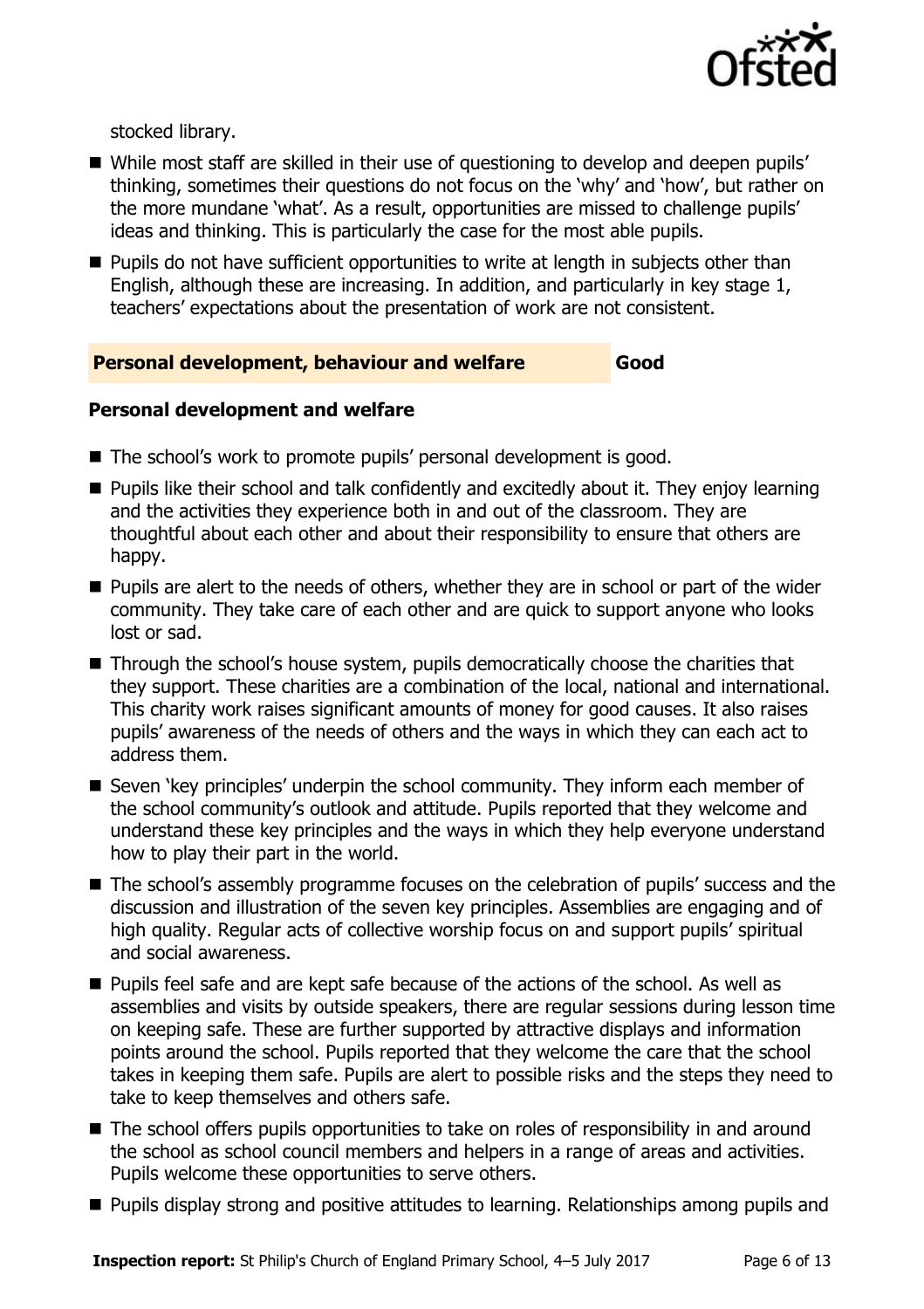

between adults and pupils are respectful, open and kindly.

### **Behaviour**

- The behaviour of pupils is good.
- **Pupils behave well throughout the school day. They arrive on time and move about the** school with care and consideration for others. They are polite and courteous to each other and to visitors. In class, they behave sensibly and work hard. They listen attentively to the teacher and to others during class talk.
- **Pupils know the various forms that bullying can take. They reported that bullying is** very rare. They told the inspectors that when it does occur they know how to tackle it and are confident that adults at the school will deal with it swiftly and effectively.
- $\blacksquare$  There is a whole-school approach to rewards and behaviour, which the pupils understand and welcome. They said that poor behaviour is rare and good behaviour is rewarded.
- The school keeps very full and detailed logs on pupils' behaviour. These show that poor behaviour is rare and dealt with promptly and effectively.
- Attendance is improving rapidly and is now close to national averages. The school has worked meticulously and firmly to support those pupils and their families who find regular attendance challenging.

#### **Outcomes for pupils Good**

- **Pupils'** outcomes across the school and in a range of subjects have improved. The good teaching now in place enables pupils to achieve well.
- Current key stage 1 pupils are making good progress over time in a range of subjects, including phonics, reading, writing and mathematics. Pupils' work and the school's own assessment information demonstrate that pupils' progress has been sustained.
- Outcomes at the end of key stage 1 in 2016 were in line with those expected nationally. Provisional outcomes for 2017, moderated by the local authority, suggest a further improvement. However, leaders are aware of the need for more pupils to achieve greater depth, particularly in their writing.
- $\blacksquare$  In 2016, not enough pupils made the progress expected for their age by the end of key stage 2. However, inspection evidence and the school's own assessment information show that pupils currently in key stage 2 are now making good progress, particularly in English and mathematics. Provisional results for 2017 in end of key stage 2 tests suggest a significant improvement on 2016 results.
- Disadvantaged pupils make good progress in reading, writing and mathematics. Effective use of the pupil premium funding provides additional support and teaching, which is ensuring that the achievement of these pupils is improving towards that of other pupils nationally.
- Pupils who have special educational needs and/or disabilities and those who speak English as an additional language are making good progress from their starting points.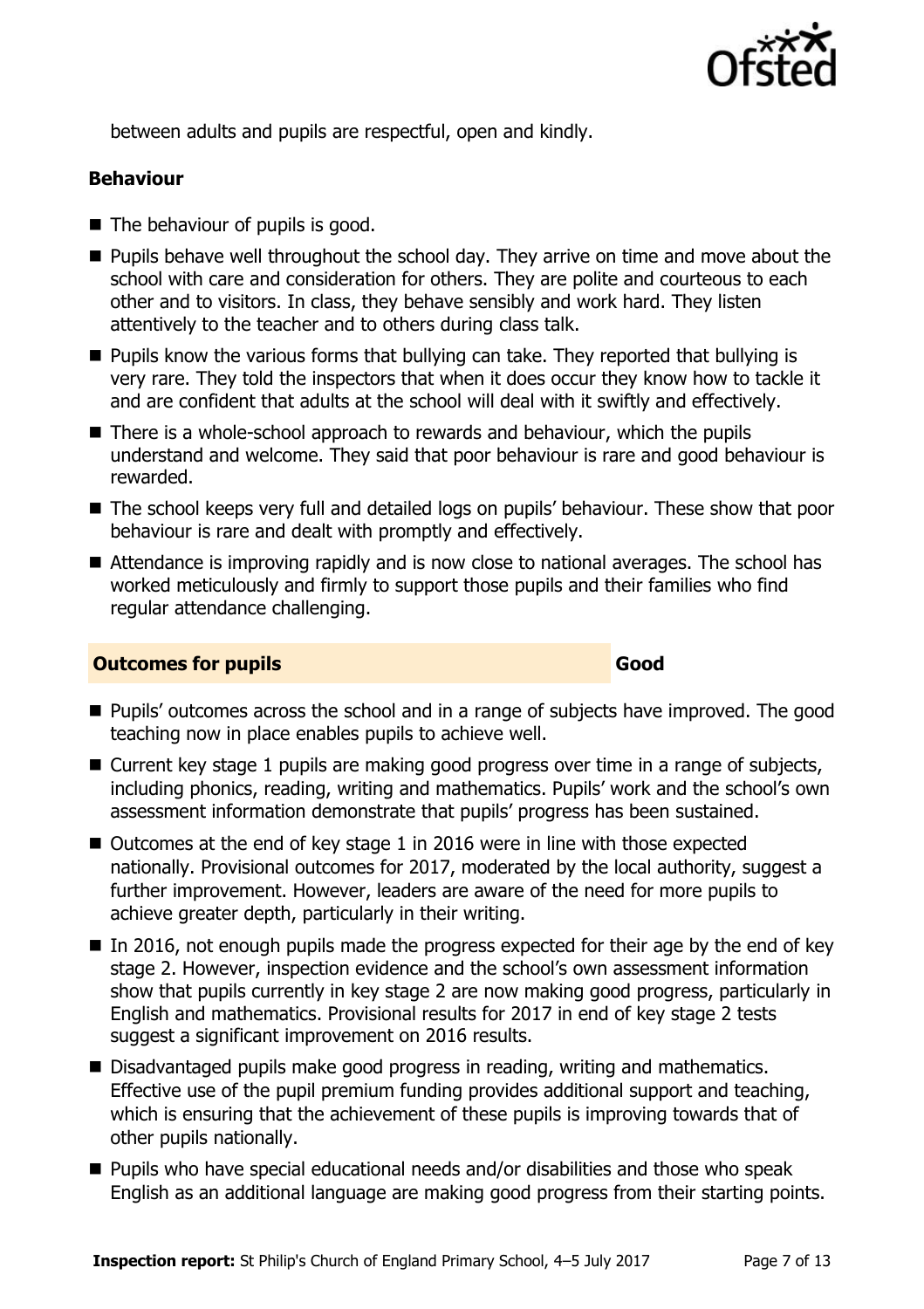

Leaders identify their individual needs effectively and provide the additional support that they need so that they achieve well in a range of subjects.

**Pupils enjoy reading and, generally, read fluently. They choose books in the class and** school libraries that are well suited to their abilities. Pupils enjoy reading across a range of texts and styles. Most-able pupils read with expression and fluency. They have a growing awareness of the ways in which writers use language.

#### **Early years provision Good Good**

- Most children enter the school's early years provision with knowledge, skills and understanding that are below those that are typical for their age. As a result of good teaching, they make good progress in the Reception Year.
- The quality of teaching and learning is good. The teachers and support staff know the children well and use this detailed knowledge to make sure that their teaching is focused on what children need to do next to improve. As a result, children make good progress from their starting points and are well prepared for Year 1.
- Staff track children's progress carefully and their achievements are recorded in staff records and the children's online learning journeys. Children who may be at risk of falling behind are identified promptly and extra help is offered. Staff assessments of how well children are doing are accurate and have recently been confirmed as such by the local authority.
- **Phonics is well taught. The sessions are carefully planned and contain purposeful** resources that engage and enthuse the children. Misconceptions are addressed quickly. Children are moved expertly by skilled staff from activity to activity to ensure that they make rapid and sure progress in their reading and writing. For example, during the inspection, a group of the most able children were seen successfully applying their phonics knowledge by accurately writing simple sentences.
- The early years provision is well led. The leader has put in place careful and effective systems for monitoring children's progress and well-being. He discusses children's progress regularly with his staff. He is constantly seeking to improve the provision. In seeking this further improvement, he is clear about the importance of keeping staff well motivated through opportunities for further training and professional development.
- The early years learning environment is bright, cheerful and uncluttered. Staff are careful about children's safety and are alert to their needs. The outside area is a particular strength of the early years provision. It is set out creatively and provides children with many opportunities to develop their enjoyment of learning as they play happily together. Children behave well and take care of each other.
- Children's personal and emotional development is a highly successful aspect of the provision. Early years staff are skilled at identifying and addressing any speech and language skills that need attention, so that children make good progress.
- Relationships among children and between children and adults are warm and friendly, laying the foundations of respect and mutual care.
- Children feel safe. They are able to explore and develop their skills rapidly. Children show high levels of confidence. They were keen to talk with the inspector about their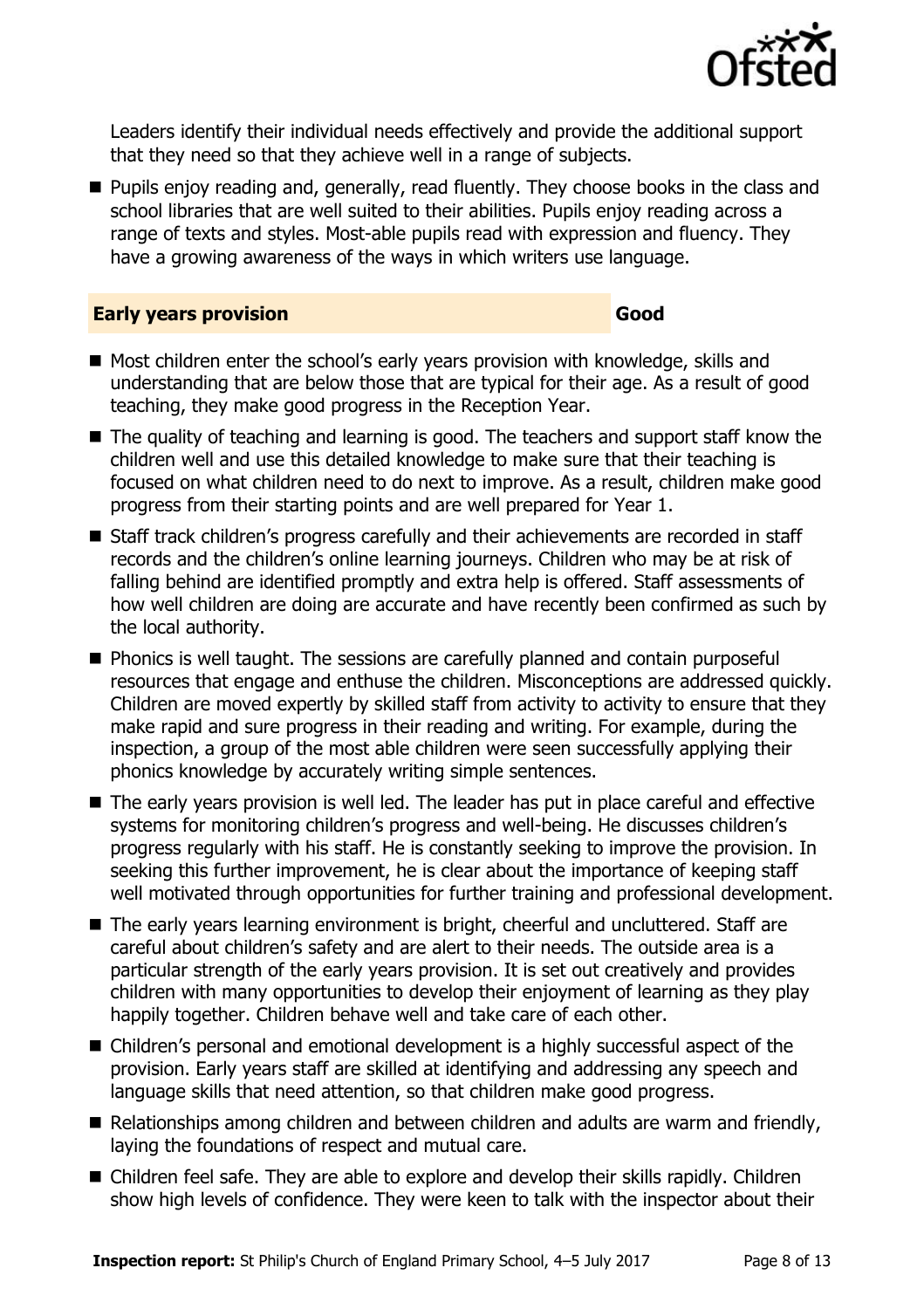

work and how much they like their time in the Reception class. They show a good understanding of how to keep themselves safe.

As a result of effective and careful leadership, early years staff have formed good and mutually supportive links with the parents and families of the children they teach. Parents reported that communications were very good and staff were always available if parents had a query or a concern about their child.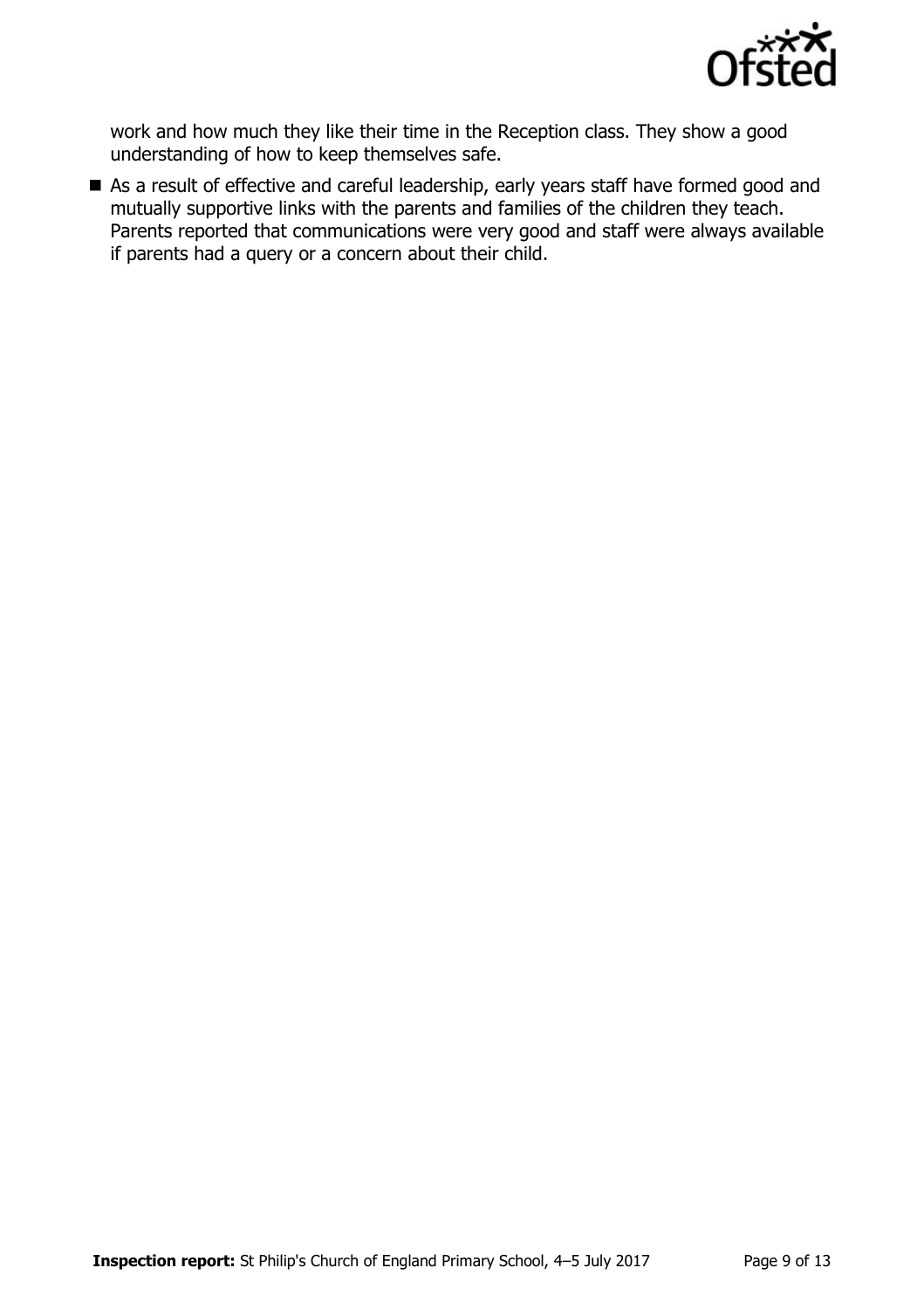

# **School details**

| Unique reference number | 141098          |
|-------------------------|-----------------|
| Local authority         | <b>Bradford</b> |
| Inspection number       | 10031012        |

This inspection of the school was carried out under section 5 of the Education Act 2005.

| Type of school                      | Primary                          |
|-------------------------------------|----------------------------------|
| School category                     | Academy sponsor-led              |
| Age range of pupils                 | 3 to 11                          |
| <b>Gender of pupils</b>             | Mixed                            |
| Number of pupils on the school roll | 235                              |
| Appropriate authority               | Academy trust                    |
| Chair                               | Anthony Bennet                   |
| Principal                           | Michelle Hargreaves              |
| Telephone number                    | 01274 546496                     |
| Website                             | www.stphilipsacademy.co.uk       |
| Email address                       | office@stphilips.bradford.sch.uk |
| Date of previous inspection         | Not previously inspected         |

#### **Information about this school**

- The school meets requirements on the publication of specified information on its website.
- The school complies with Department for Education guidance on what academies should publish.
- The school is an average-sized primary school.
- The school has provision for 27 nursery-aged children. They attend in the mornings only.
- The school is part of the Bradford Diocesan Academies Trust.
- The majority of pupils are from Pakistani backgrounds.
- The proportion of pupils who speak English as an additional language is much higher than the national average.
- The proportion of pupils who have special educational needs and/or disabilities

**Inspection report:** St Philip's Church of England Primary School, 4-5 July 2017 Page 10 of 13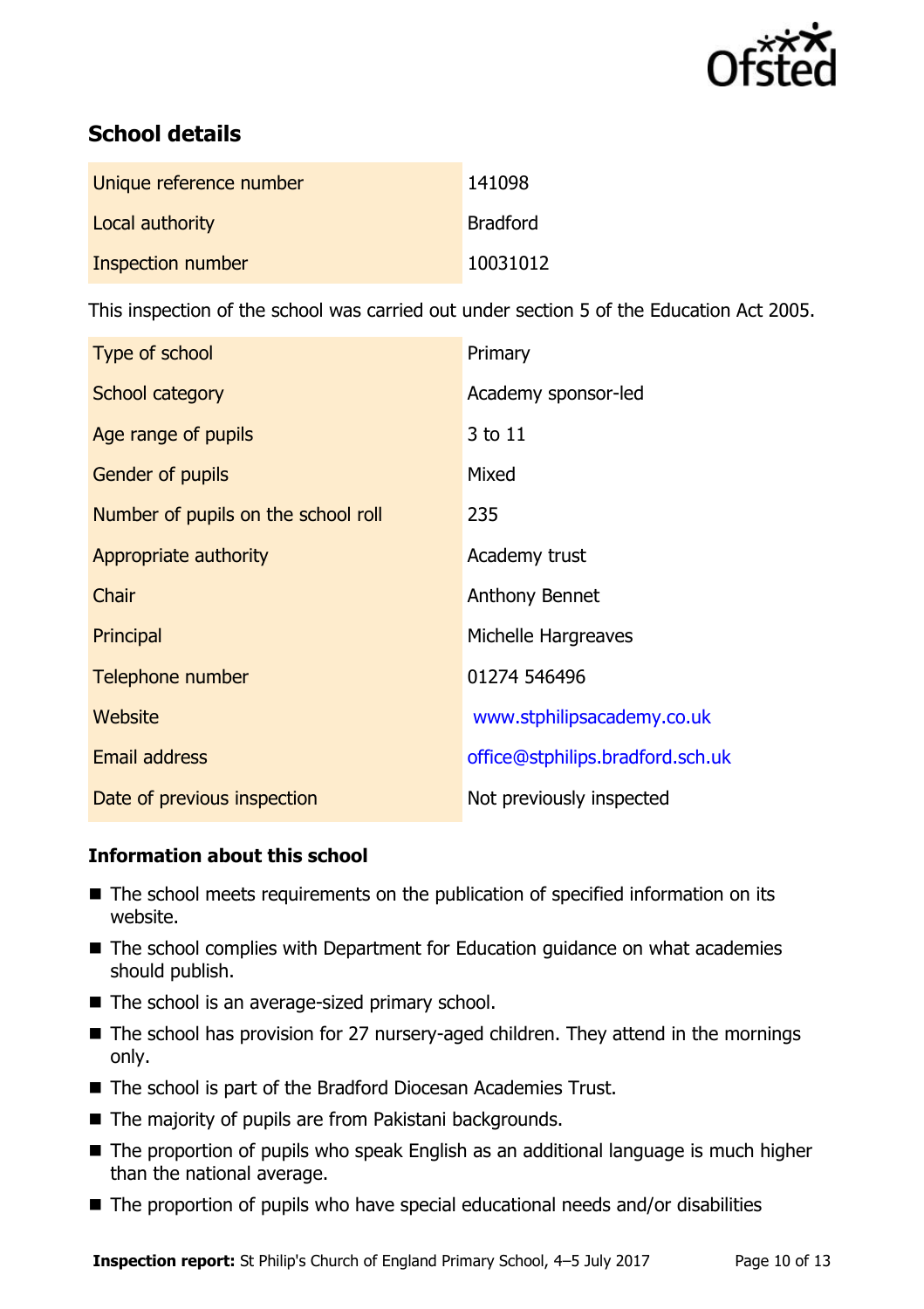

supported by the school is slightly below average. The proportion of pupils with a statement of special educational needs or education, health and care plan is well above average.

■ The proportion of disadvantaged pupils eligible for support through the pupil premium is above average.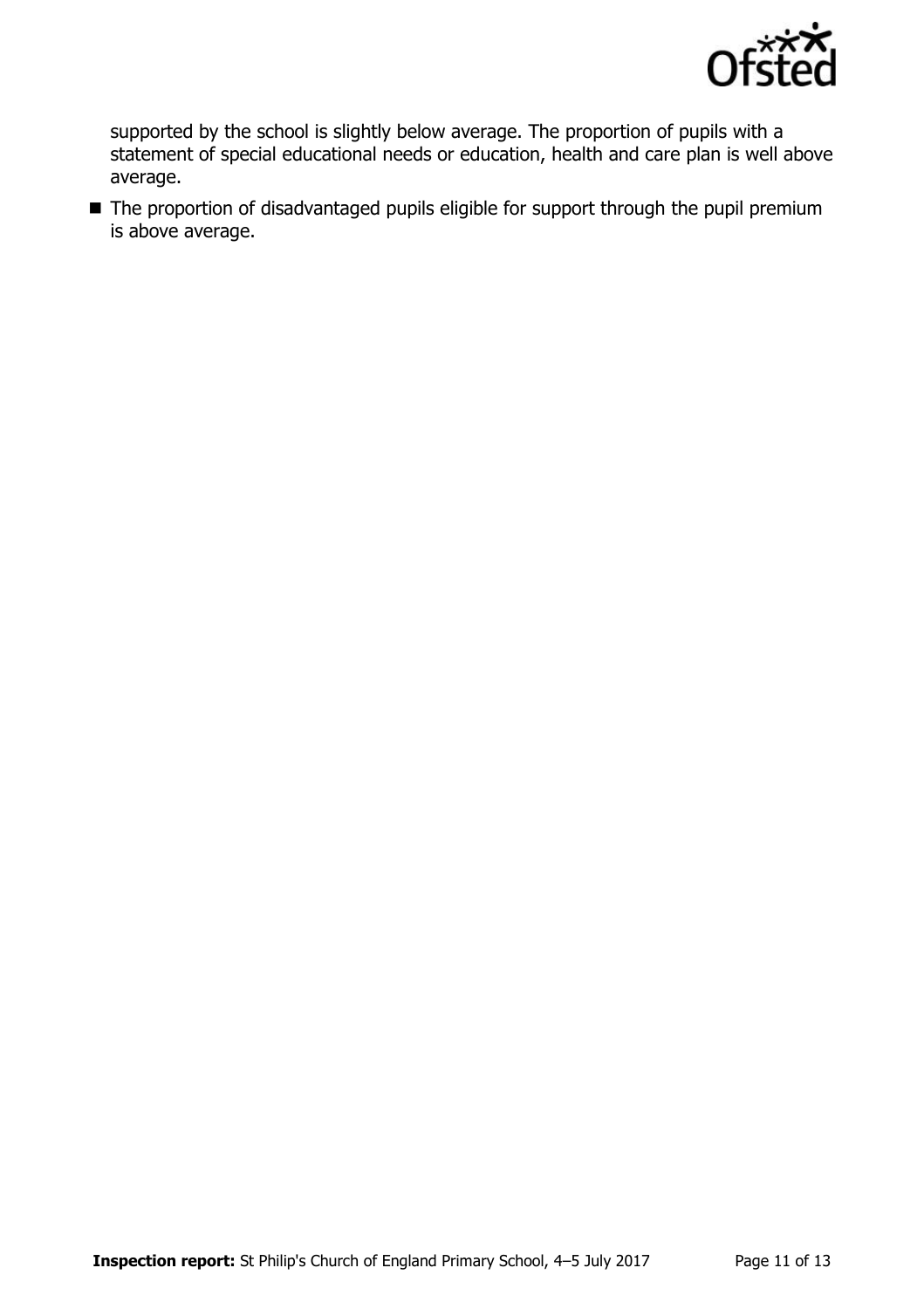

# **Information about this inspection**

- The inspectors visited all classes and saw all staff teach. In three of these visits, they were accompanied by members of the senior team.
- Inspectors talked with pupils in lessons and around the school. They also looked at a significant sample of their work. They listened to pupils in Years 3 and 5 read. They also spoke more formally with pupils from Years 3 and 6 to explore their attitudes to learning and safety.
- The inspectors met regularly with the senior team, including the headteacher, deputy headteacher and the early years leader. They met with the whole staff and with members of the trust and governing body, including the chair. They took into account 27 responses to the Ofsted staff questionnaire.
- Inspectors took into account 12 responses to the Ofsted online questionnaire, Parent View. They also took into account the results of the school's own surveys of parental satisfaction and four free-text responses from parents. An inspector met with a group of parents and both inspectors met with parents more informally at the start and end of the school day.
- The inspectors scrutinised documents, including minutes of governing body meetings, the school's self-evaluation, the development plan, monitoring and assessment information, school policies, behaviour and safety records, safeguarding policies and procedures, and the single central record.
- The lead inspector took into account the findings of the most recent statutory inspection of this Church of England school undertaken by an officer of the Diocese of Leeds in December 2016.
- Inspectors attended two assemblies. The lead inspector also attended an act of collective worship conducted by the Reverend Tim Lewis.

#### **Inspection team**

Mark Evans, lead inspector **Her Majesty's Inspector** 

Diane Reynard **Diane Reynard Ofsted Inspector**